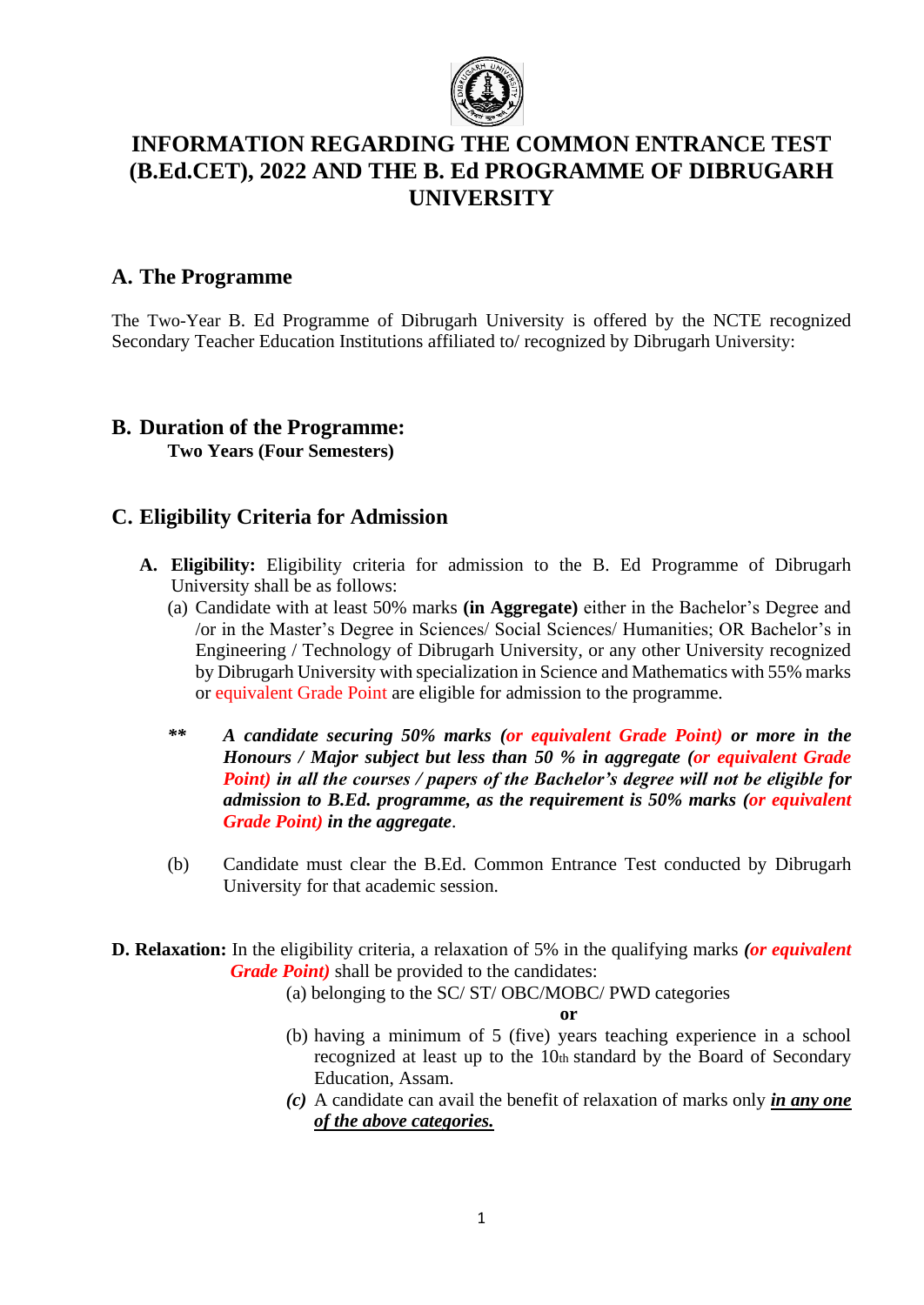#### **E. Reservation:** As per the Statutory Reservation Policy.

Candidates who have appeared in the Degree final examinations are eligible for appearing in the B. Ed CET, 2022. However, admission of such candidates shall be considered as purely provisional and they shall have to submit the Degree Qualifying documents within the stipulated time.

#### **F. Selection Criteria for Admission**

Selection for admission into the B.Ed. Programme in any institution under Dibrugarh University will be based on the following:

- (a) A Common Entrance Test (CET) to be conducted centrally, which will carry a maximum of 70 marks.
- (b) The career performance will carry a maximum of 30 marks, on the basis of the percentage secured in the HSLC, HS, the First Degree and/or Master's Degree Examination.
- (c) 10% of the percentage of marks secured in H.S.L.C., H.S., Bachelor's Degree or Master's Degree Examination shall be considered as career performance in each examination. *For example: If a student gets 53% in the first Degree Examination (Major / Aggregate), his/her career performance marks in that examination will be 5.3.*
- NOTE: The candidates, who cleared the B.Ed. CET, 2022, shall have to apply for admission into the institution of their choice. The concerned institutions will select the candidates for admission on the basis of their marks in the CET and Career Performance. The marks on the career performance will be awarded by the respective institutions.

### **G. The B.Ed. Common Entrance Test (B.Ed.CET)**

A Common Entrance Test will be conducted by Dibrugarh University to provisionally select candidates for admission into the B.Ed. Programme offered by the affiliated colleges and the Department of Education of Dibrugarh University.

### **H. Application Procedure for the B.Ed. CET 2022**

- 1. Application for appearing in the B.Ed.CET 2022 shall be through online mode only. No other means of application shall be accepted.
- 2. Online Registration for submission of Application Form will begin from **20.06.2022.** Application for B.ED.CET 2022 is through online mode only. The last date for submission of application is **19.07.2022 (till 5.00 p.m.)**
- 3. For submission of the *Online Application Form,* intending candidates are advised to follow the following instructions:
	- a) The candidate shall be required to visit the B.ED.CET 2022 Portal in the website[www.dibru.ac.in.](http://www.dibru.ac.in/)
	- b) The Candidate needs to register on the portal by clicking the "Register" button and providing his/her name, mobile number and a password. The mobile number will be verified through an OTP. Please remember the password for login.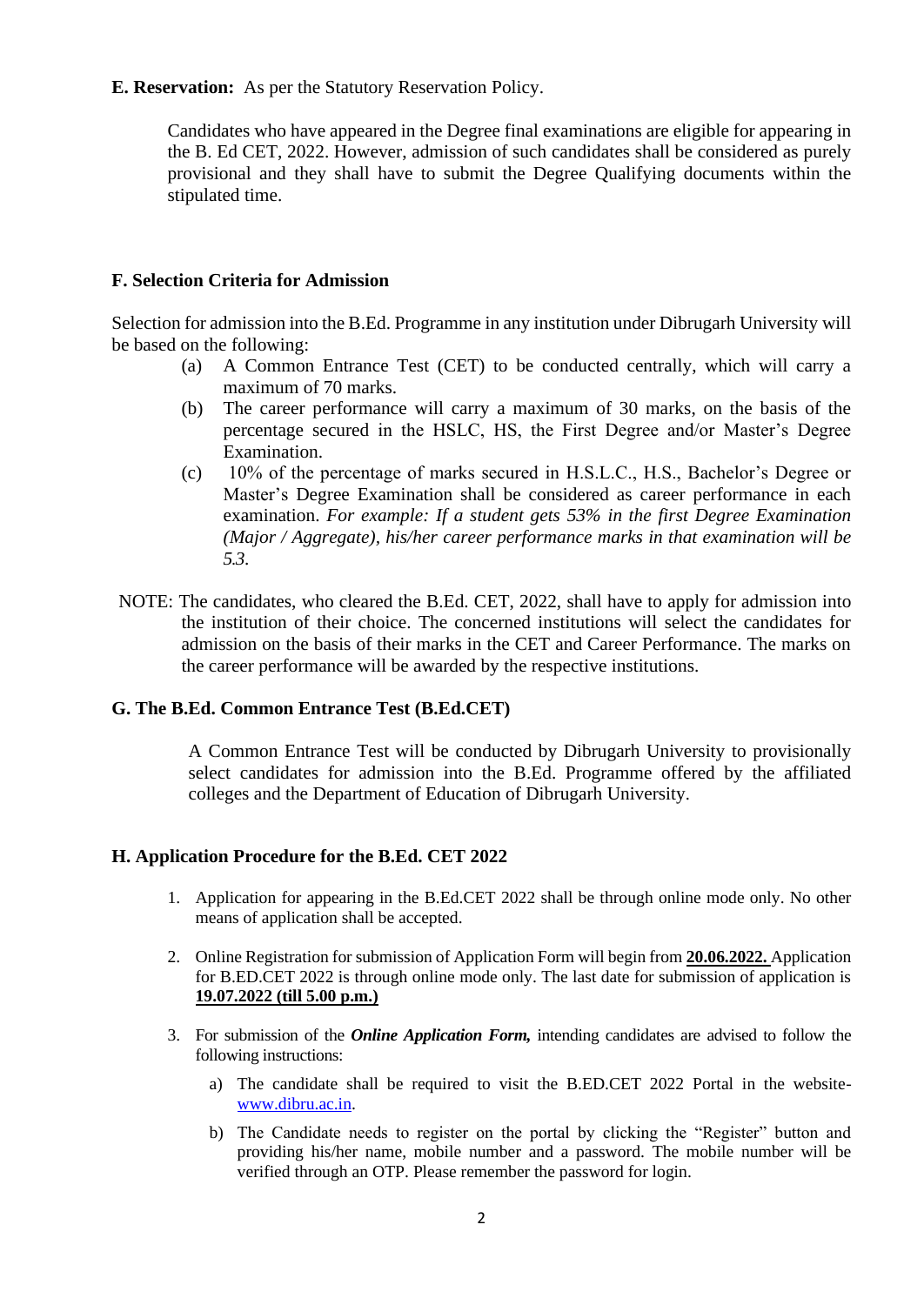- c) After successful registration, the candidate needs to login using his/her mobile number and the password.
- d) After login, the candidate needs to click on the "Apply" button corresponding to the link of "B.ED.CET 2022" which will lead to an application form*. The candidate needs to fill up the application form step by step.*
- e) After completion of the filling-up the Form Candidate needs to click the button "Submit and Review". A preview of the filled-up form will be displayed. Candidates are advised to carefully cross-check the information and if anything needs to be corrected at this stage, they can go back and edit
- *f)* After ensuring that all the information displayed on the Preview is correct, the candidate needs to click '*Pay now & Submit the application"* and the pay the application fee of Rs. *700/-* only through online mode (Debit Card/Credit Card/Internet Banking).
- *g)* The application form will be considered finally submitted only when the application fee is successfully paid by the candidate and an online receipt is generated confirming the payment.
- *h*) There will be a button to download your Application Form and Admit Card for future reference.
- *i) The Candidate shall have to take a print out of the Admit Card and bring the same to the Examination Hall on the Date of the Test for verification.*
- *j*) The Submission of Online Application Forms shall be automatically closed after the last date.
- 4. There shall be no alternative procedure for Application for applying to the B.Ed. CET 2022 and the University shall not receive the Application except the procedure mentioned at (2) above.

**Important Note:** *The University shall not verify the eligibility of a candidate at the time of receiving their Application Forms and Issuing Admit Card to them. The candidates not fulfilling the minimum eligibility criteria shall not be debarred from appearing the B.Ed. CET, 2022. However, their candidature shall not be considered at the time of admission to the B.Ed. Programes conducted by Dibrugarh University and its affiliated colleges. Hence, the intending candidates are requested to ensure themselves regarding fulfillment of the minimum eligibility for admission into the B.Ed. Programme.* 

#### **I. Format for the B.Ed. CET 2022**

The Entrance Test shall carry a total of 70 marks consisting of Multiple Choice Questions (MCQ) on the following areas:

- 1. General English (15)\*
- 2. General Knowledge (25)
- 3. Test of Reasoning (10)
- 4. Numerical ability (10)
- 5. Teaching Aptitude (10)

The test will be of 1 hour 30 minutes duration from 11:00 a.m. to 12:30 p.m.

#### **J. Instructions to the Candidates regarding the Test**

The candidate will have to provide the answers **only in the OMR Sheet,** which shall be provided along with the Test-Booklet at the time of the Examination.

The Candidates are requested to read carefully the instructions given in the Cover page of the Question Booklet as well as in the OMR Sheet of the B.Ed. CET 2022.